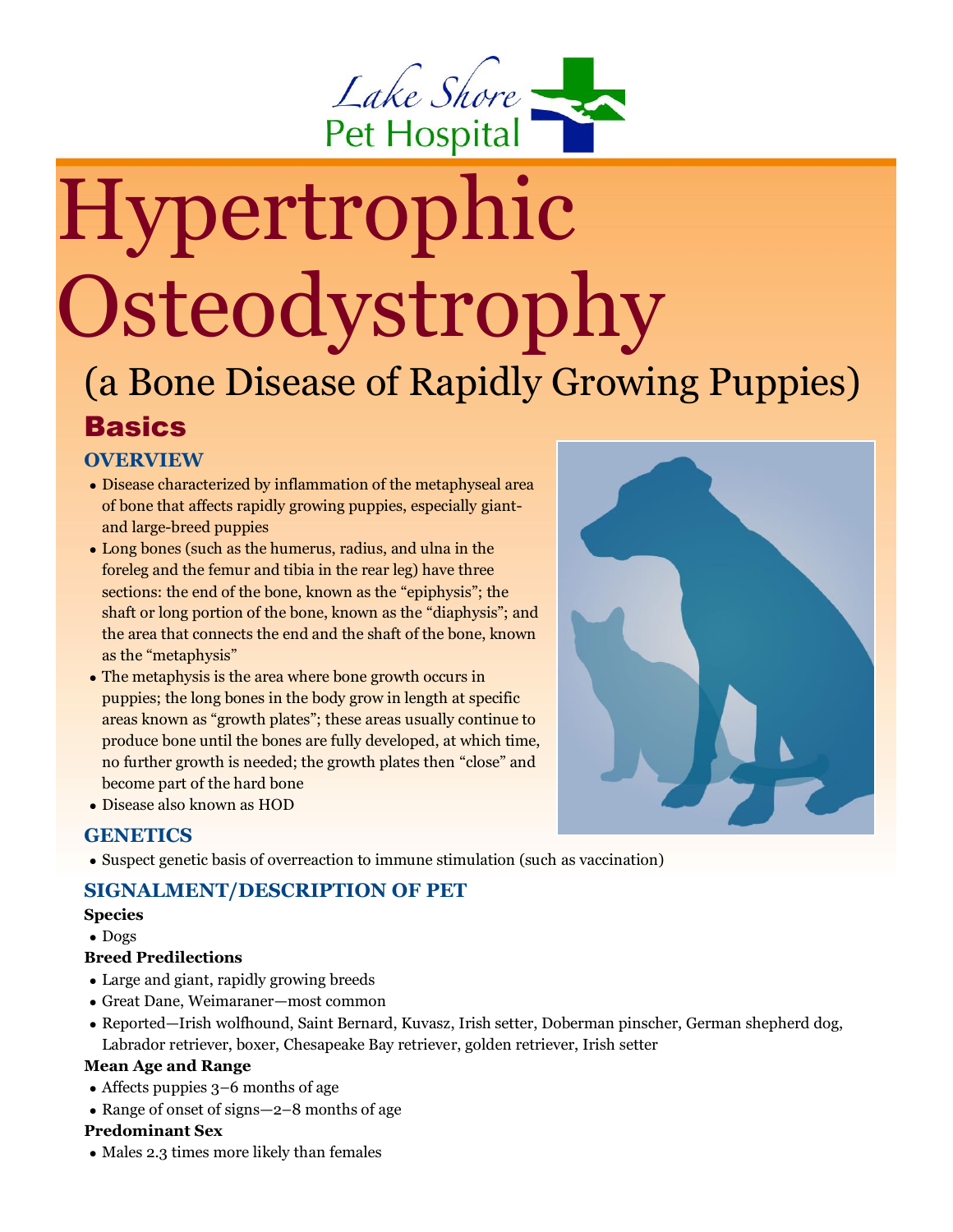## **SIGNS/OBSERVED CHANGES IN THE PET**

- Lameness— symmetrical, more severe in forelimbs; may be episodic; degree varies from mild to non–weightbearing; initial episode may resolve without relapse; may be shifting from leg to leg
- Signs depend on severity of the episode
- Often a depressed puppy that is reluctant to move
- Lack of appetite—common
- Painful
- Growth areas of the long bones (metaphyses)—painful; warm; swollen metaphyses in the lower front leg (radius and ulna) and lower rear leg (tibia)
- Fever—as high as 41.1°C (106°F)
- Weight loss; may be severe with muscle wasting (known as "cachexia")
- Dehydration
- Diarrhea
- Debilitation
- Generalized illness—respiratory or gastrointestinal
- Thickening of the skin (known as "hyperkeratosis") of the footpads
- Decreased number of red blood cells (known as "anemia")

## **CAUSES**

- Unknown; several theories have been considered—some have been eliminated as possible causes through research, while others may be involved with the disease, but have not been proven to cause the disease
- The following theories have been considered:
- Metabolic
	- Inadequate levels of vitamin C (known as "hypovitaminosis C")—this has been eliminated as a possible cause; disease may be a result of overuse of available Vitamin C in hyperactive bone formation
	- Low levels of copper (known as "hypocuprosis")—has been identified as a cause in rats, but not in dogs
- Nutritional
	- Providing too much food or food that has excessive levels of certain nutrients (known as "overnutrition") and/or giving too many supplements (known as "oversupplementation")—overnutrition and oversupplementation association inconsistent
	- Incomplete occurrence in litters (that is, not all puppies in a litter may be affected)
	- Correcting diet does not always alter the course of the disease or eliminate relapses
- Infectious
	- Bacterial or fungal organisms—infection (not transferred between dogs) may be secondary to bone involvement and not cause of disease
	- An association with the timing of canine distemper virus vaccinations has been suggested

## **RISK FACTOR**

• Vaccination against canine distemper virus may lead to uncontrolled inflammation in the bone-forming centers (known as the "osteogenic centers")

# Treatment

## **HEALTH CARE**

- None specific
- Supportive care—depends on severity of disease; care may range from none needed to intensive care, for severely affected puppies
- Depends on the severity of the episode, fever, and the puppy's ability to maintain normal hydration and willingness to eat
- Some puppies will not stand or move—prone to develop pressure or "bed" sores; they need to be turned every 2– 4 hours to prevent sores and to improve breathing
- Intravenous fluid therapy—for dehydration and then maintenance fluid needs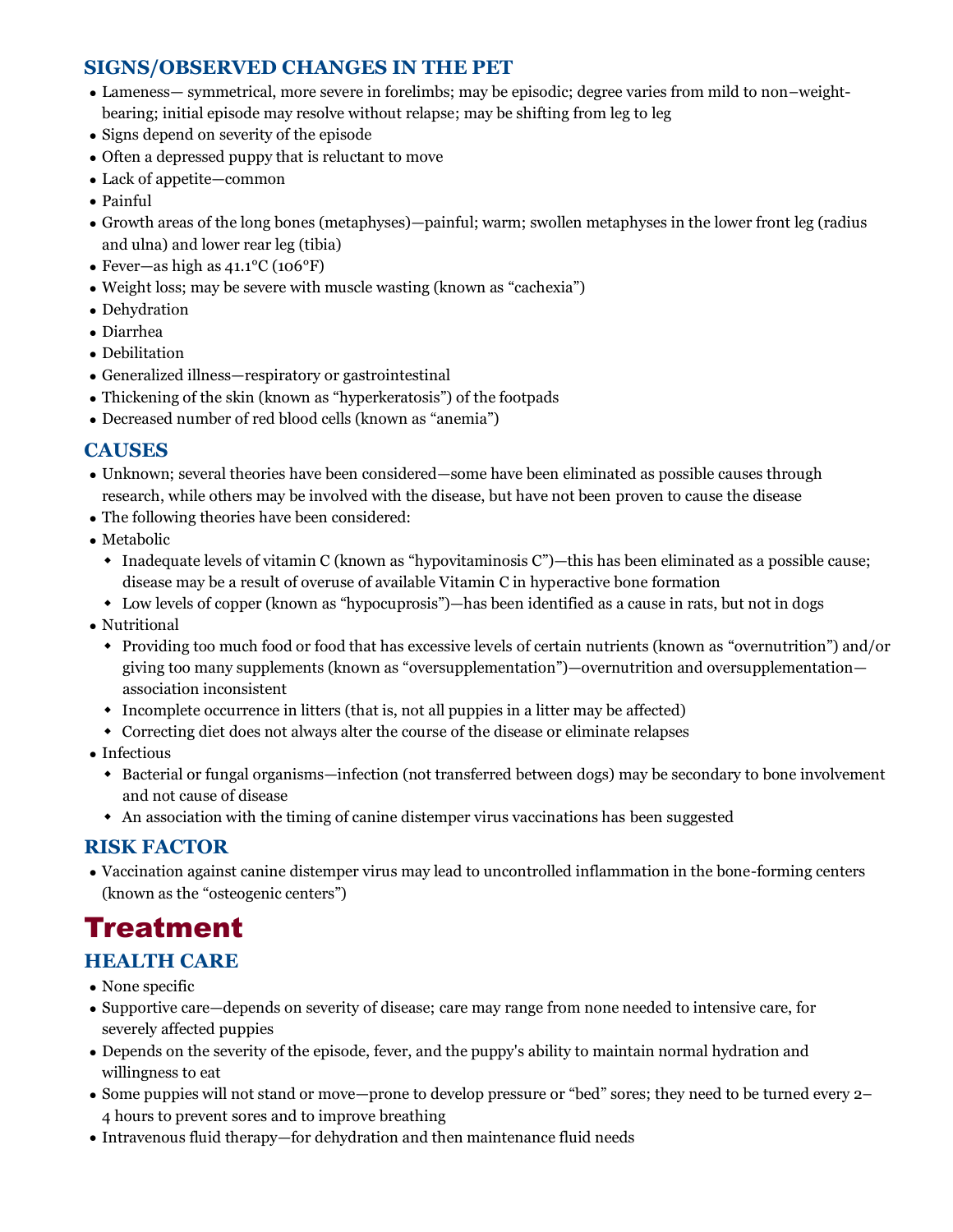## **ACTIVITY**

- Restricted—running and jumping may increase injury to the growth areas of the long bones (metaphyses) and result in further inflammation
- Confine to a small, well-padded area
- Leash-walking only (if the puppy is able to stand and walk)

## **DIET**

- Normal, commercial puppy ration, as directed by your pet's veterinarian
- Avoid supplements

## **SURGERY**

- None specific
- May need feeding tube to be placed surgically—in debilitated puppies that will not eat or drink and have frequently relapsing episodes of sudden (acute) clinical signs
- Deformity correction—may be needed if the bones become deformed due to disruption of normal bone growth; correction accomplished with a variety of surgical bone-cutting techniques; the bone then may be stabilized with fixation device

# Medications

Medications presented in this section are intended to provide general information about possible treatment. The treatment for a particular condition may evolve as medical advances are made; therefore, the medications should not be considered as all inclusive

- Nonsteroidal anti-inflammatory drugs (NSAIDs)—to control pain and fever; may try aspirin, carprofen, firocoxib, etodolac, deracoxib, meloxicam, or tepoxalin, as directed by your pet's veterinarian
- Pain relievers (known as "analgesics")—can be used in conjunction with anti-inflammatory medications; example, tramadol; opioid pain medicine may be needed for severe cases
- Prednisone—only when no response is seen to NSAIDs; may cause growth plate disturbances

# Follow-Up Care

## **PATIENT MONITORING**

• Signs of improvement—less sensitivity to the growth areas of the long bones (metaphyses); the pet gets up; appetite improves; fever resolves

## **POSSIBLE COMPLICATIONS**

- Severe weight loss with muscle wasting (cachexia)
- Permanent bowing deformities of the limbs
- Secondary bacterial infection
- Pressure or "bed" sores
- Involuntary muscle twitching, seizures—with low levels of calcium in the blood (known as "hypocalcemia")
- May see secondary generalized disease caused by the spread of bacteria in the blood (known as "septicemia")
- Recurrence of clinical signs; vitamin C supplementation may worsen the condition—avoid completely
- Death

## **EXPECTED COURSE AND PROGNOSIS**

- Course—days to weeks
- Most affected pets—one or two episodes and recover
- Some affected pets—have relapsing episodes of pain and fever that do not respond to treatment; rarely die or are euthanized
- Prognosis—usually good; guarded with multiple relapses or complicating secondary problems
- Persistent bowing deformity of the limbs—eliminates many purebred puppies from the show ring

# Key Points

• Disease characterized by inflammation of the metaphyseal area of the bone that affects rapidly growing puppies,